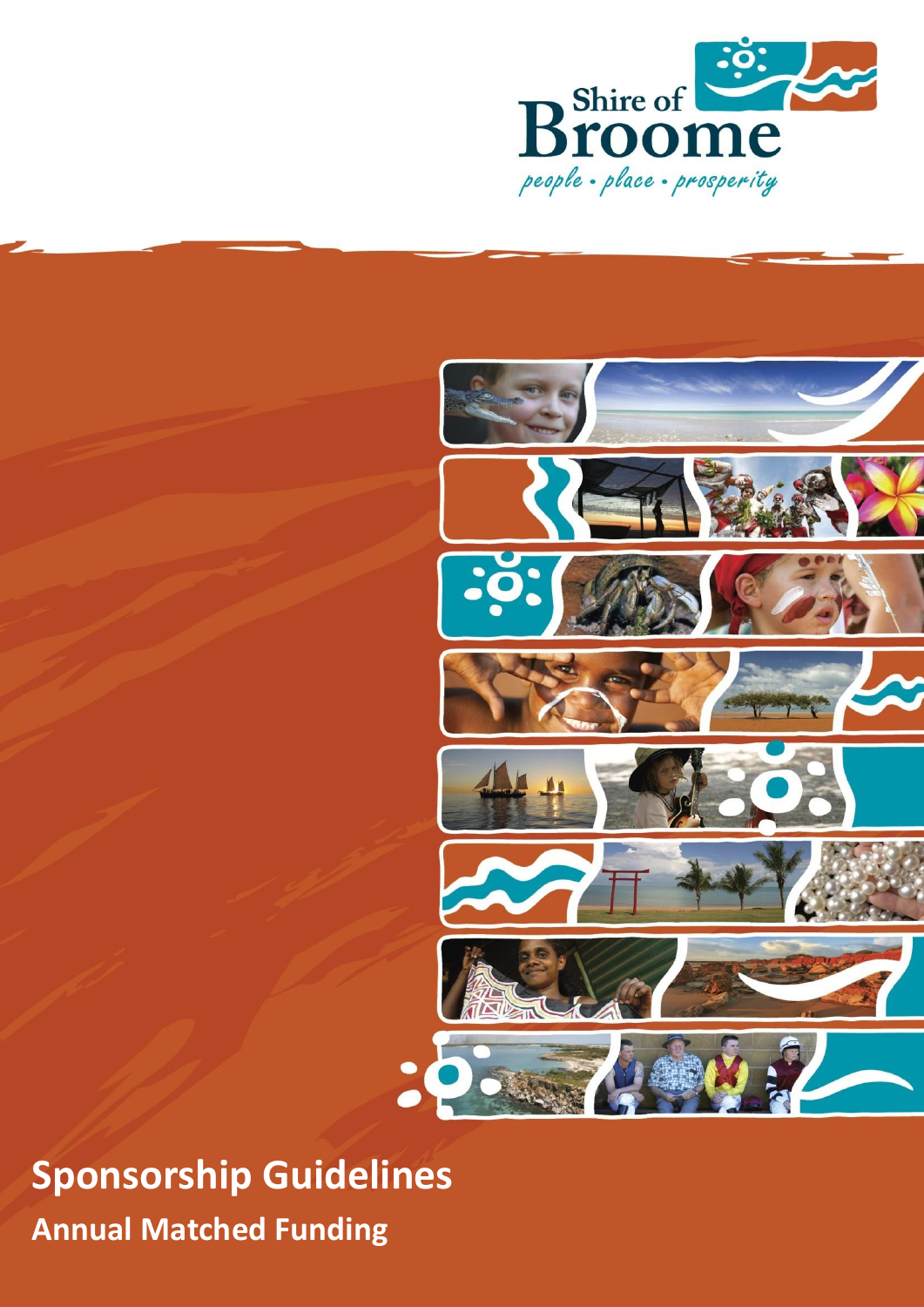Guidelines – Annual Matched Funding

### **Overview**

The Annual Matched Funding Program has been developed to provide funds to assist community based organisations within the Shire of Broome for the development of social, cultural, economic, recreational, environmental, and reconciliation projects and initiatives that benefit the local community.

#### **Dates**

Applications are open from **February 5 to April 6, 2020** for projects occurring between June 2020 – June 2023.

#### **Funding Amounts**

Annual Matched Funding Sponsorship submissions will be considered to a **maximum of \$10,000 (cash)** for up to **50% of the total project cost.**

The applicants' contribution may consist of external or self funding; and/or in-kind services.

Applicants are eligible for a maximum of \$10,000 funding over a three-year period and may be funded for a maximum of three consecutive years.

Applicants may submit multiple applications each year but will only receive funding for one project per annum.

Organisations may be successful for multiple applications (maximum of three) in a three-year period providing the total amount requested and/or received does not exceed \$10,000.

Applications are prioritised should they meet one or more of the following conditions:

- The initiative is new and has not been funded by the Shire of Broome previously
- Applicants who demonstrate other funding sources such as grants, fundraising or donations
- Organisations who are run wholly by volunteers with no paid staff or contractors
- **\*Please note:** Applications to the Annual Matched Funding Round will not be considered if the organisation has already been successful in receiving Ad Hoc Sponsorship in the same financial year.

#### **Community Grant Streams**

Funds distributed through the Annual Matched Funding Round are available under two categories;

- Shire of Broome Community Sponsorship Program
- EDL West Kimberley Community Donations

Further details of these programs are below:

### **Shire of Broome Community Sponsorship Program**

The Shire of Broome will endeavour to provide support to projects, activities and events that are consistent with the values and strategies contained within the Shire of Broome Strategic Community Plan.

### **Guiding Principles**

Projects or activities supported by the Shire of Broome Community Sponsorship Program need to address at least one of the following objectives: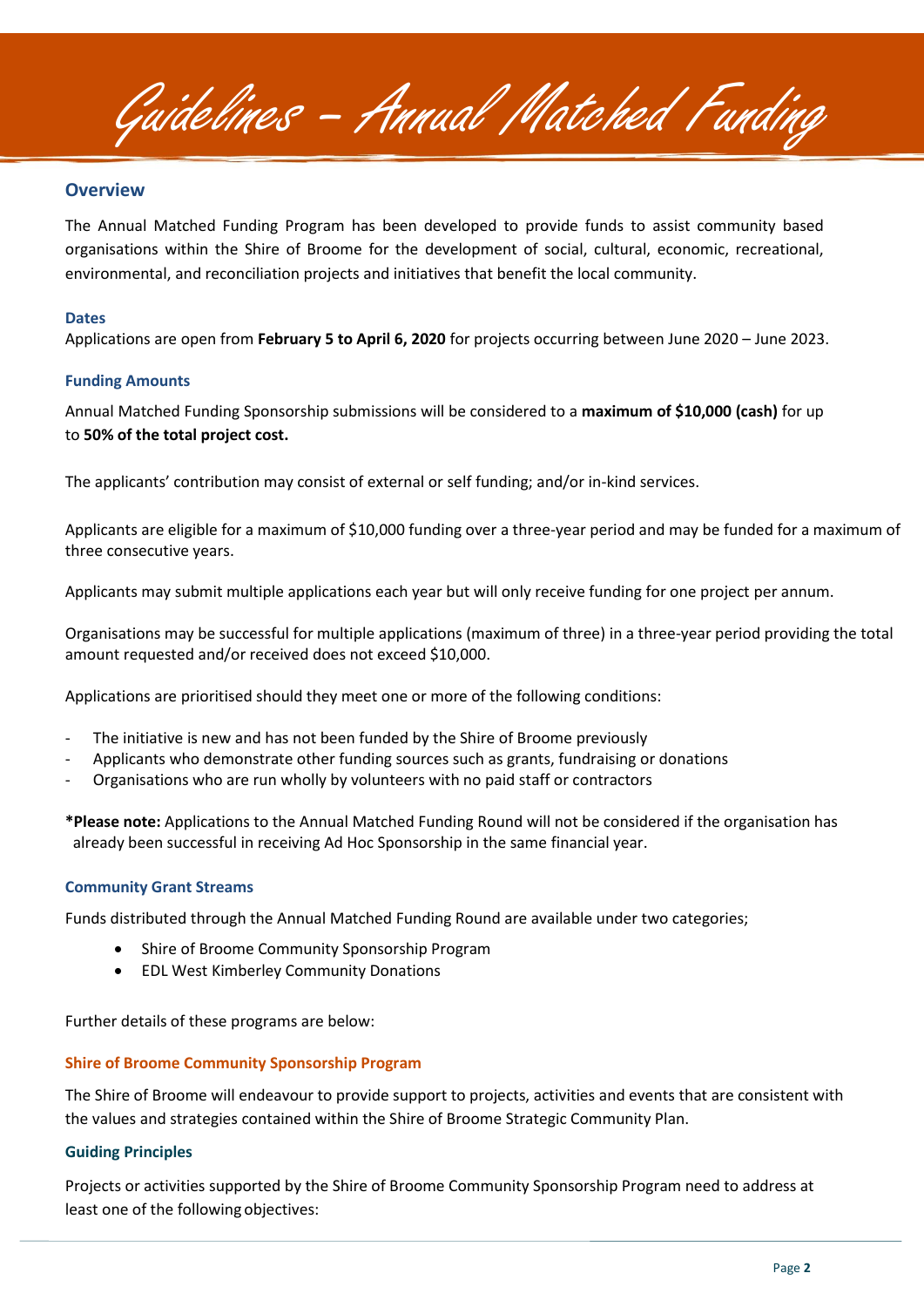- Social and Cultural Development
- Economic Development
- Sport and Recreation
- Natural Environment
- **Reconciliation**

# **EDL West Kimberley Community Donations**

The purpose of EDL West Kimberley Donations is to create lasting value throughout the West Kimberley and to nurture community wellbeing through support of not-for-profit, community driven projects or activities.

### **Guiding principles**

Projects or activities supported by the EDL Community Donation need to be consistent with the following principles:

- 1. Support social cohesion, inclusiveness, equal opportunity and the wellbeing of thecommunity.
- 2. Support long term development.
- 3. Be genuinely community driven initiatives.
- 4. Address community needs in the towns located within the Shire of Broome.

### **Types of Projects or Activities**

The projects or activities that may benefit from EDL Community Donations are limited to the following:

- Improving the health and community life of people living in remotecommunities
- Improving employment opportunities and participation in theworkforce
- Supporting youth in reducing unemployment and enhancing youth leadershipskills
- Supporting youth to remain in secondary and tertiary education
- Supporting people to find education and training to improve jobprospects
- Supporting Aboriginal people to realise their economic and socialaspirations
- Capacity building through leadership training, mentoring, networking, and partnership building
- Enhancing community wellbeing through improved use of community resources
- Recognising and enhancing the role of volunteers in building the capacity of remotecommunities
- Recognising and enhancing the role of women in rural community building and economic development

# **Who can apply?**

In order to be eligible for sponsorship an organisation must:

- Be an incorporated not-for-profit organisation (or provide confirmation and details of an auspicing organisation)
- Be based within the Shire of Broome and registered to an address within the local government area. Priority is given to local organisations, however organisations based outside the Shire of Broome may partner with a local organisation to submit an application on their behalf
- Be able to supply financial accounts and annual reports. If audited accounts are available, they may be requested for sponsorship exceeding \$5,000
- Demonstrate a substantial degree of community support
- Undertake to give due recognition to the Shire of Broome for its contribution to the project/activity/event
- Agree to sign an Acceptance of Funding Form and raise a tax invoice prior to funds being distributed
- Agree to complete an Acquittal Report and failure to do so may render the applicant ineligible for future funding
- Have an annual turnover of \$500,000 or less (Shire of Broome Community Sponsorship Program)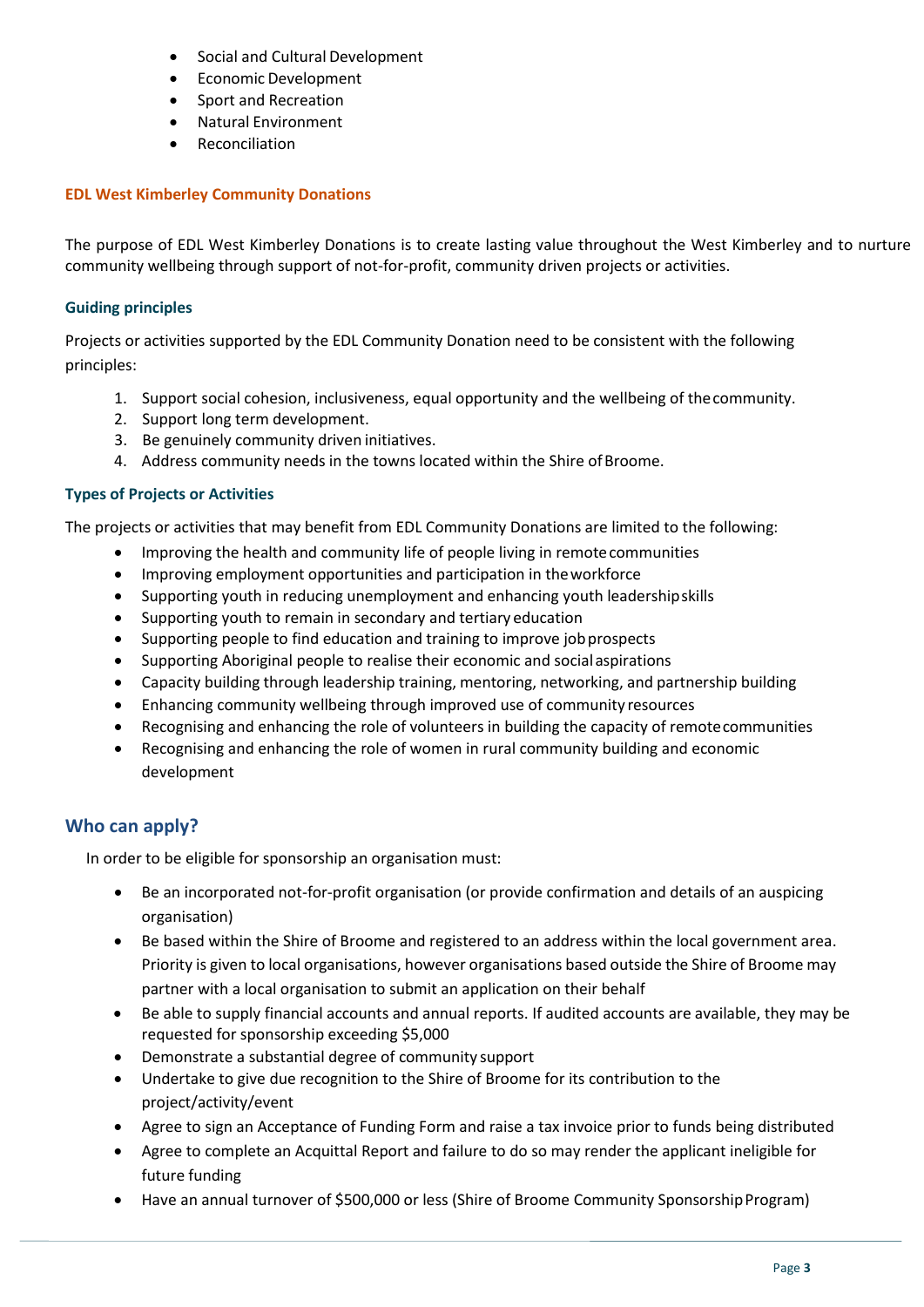# **What can grant funding be used for?**

Expenses must be outlined in the grant application budget and may include:

- Marketing and promotional costs
- Venue hire costs
- Equipment hires
- Local transport costs
- Consumables
- Contractor / facilitation fees

**\*Please note:** Funding can not be used for overhead labour costs including administration, wages, staffing or event management fees.

# **How to apply?**

- Carefully read the guidelines
- Contact the Youth and Community Development Officer prior to submission to ensure the project and the applicant are eligible
- Fill in the grant application and budget template
- Please note applications from ineligible applicants or late applications will not be assessed.
- Submit application and supporting documentation in person, via email or via post as below:

| In person: | Shire of Broome Administration<br>Office 27 Weld St Broome |
|------------|------------------------------------------------------------|
| Via email: | shire@broome.wa.gov.au                                     |
| By post:   | PO Box 44                                                  |
|            | Broome, WA                                                 |
|            | 6725                                                       |

### **How are applications assessed?**

Eligibility for funding does not imply success. The Grants Program receives a large number of applications and funding is limited. The success of your application is determined by its merits against the established funding criteria and program objectives, and in consideration of other submissions.

Applications are considered by the Community Sponsorship Assessment Working Group and recommendations are submitted to Council for approval.

# **How do we notify applicants?**

All applicants will be notified in writing of the success or otherwise of their submission.

# **If you're successful, the next step:**

Successful applicants will be requested to submit a signed Acceptance of Funding form and tax invoice to release funds.

The Acceptance of Funding form along with a tax invoice must be completed and returned to the Shire prior to the end of the financial year to ensure payments for Community Sponsorship Program funding meet the Shire of Broome's financial auditing requirements.